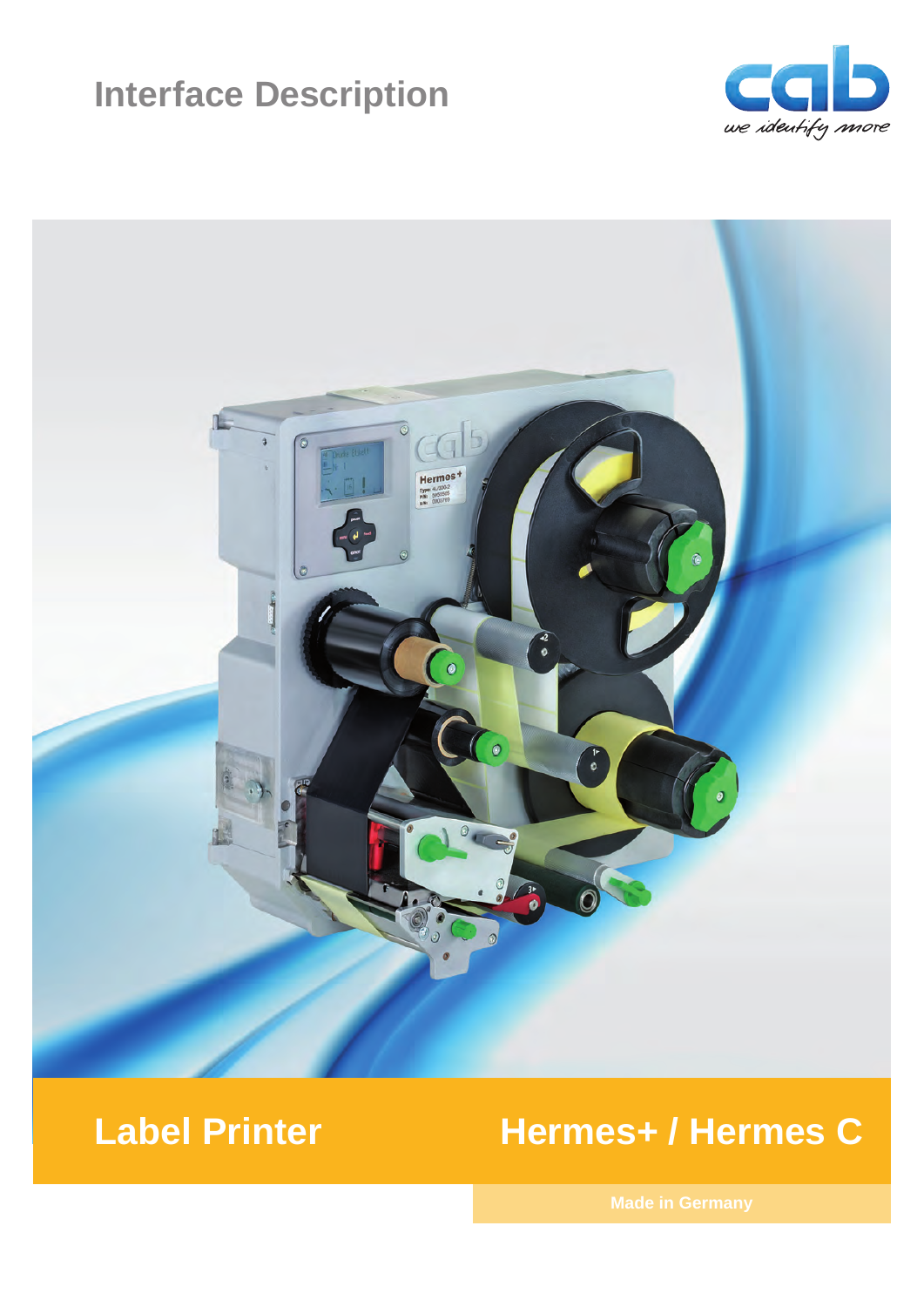# **2 2 Interface Description - Translation of the Original Version for the following products**

| <b>Family</b> | <b>Type</b>  |  |  |
|---------------|--------------|--|--|
|               |              |  |  |
| Hermes+L      | Hermes+ 2L   |  |  |
|               | Hermes+ 4L   |  |  |
|               | Hermes+ 4.3L |  |  |
|               | Hermes+ 6L   |  |  |
| Hermes+ R     | Hermes+ 2R   |  |  |
|               | Hermes+ 4R   |  |  |
|               | Hermes+ 4.3R |  |  |
|               | Hermes+ 6R   |  |  |
| Hermes C      | Hermes C6    |  |  |
|               |              |  |  |

### **Edition:** 11/2017 - Part No. 9009797

### **Copyright**

This documentation as well as translation hereof are property of cab Produkttechnik GmbH & Co. KG.

The replication, conversion, duplication or divulgement of the whole manual or parts of it for other intentions than its original intended purpose demand the previous written authorization by cab.

### **Trademark**

Microsoft® is a registered trademark of the Microsoft Corporation.

Windows® is a registered trademark of the Microsoft Corporation.

### **Editor**

Regarding questions or comments please contact cab Produkttechnik GmbH & Co. KG.

#### **Topicality**

Due to the constant further development of our products discrepancies between documentation and product can occur.

Please check www.cab.de for the latest update.

### **Terms and conditions**

Deliveries and performances are effected under the General conditions of sale of cab.

#### **Germany**

cab Produkttechnik GmbH & Co KG Postfach 1904 D-76007 Karlsruhe Wilhelm-Schickard-Str. 14 D-76131 Karlsruhe Telefon +49 721 6626-0 Telefax +49 721 6626-249 www.cab.de info@cab.de

#### **France**

cab technologies s.a.r.l. F-67350 Niedermodern Téléphone +33 388 722 501 www.cab.de/fr info.fr@cab.de

### **USA**

cab Technology Inc. Tyngsboro MA, 01879 Phone +1 978 649 0293 www.cab.de/us info.us@cab.de

#### **Asia**

cab Technology Co., Ltd.<br>希爱比科技股份有限公司 Junghe, Taipei, Taiwan Phone +886 2 8227 3966

www.cab.de/tw info.asia@cab.de

**China**  cab (Shanghai)Trading Co., Ltd. 铠博(上海)贸易有限公司 Phone +86 21 6236-3161 www.cab.de/cn

info.cn@cab.de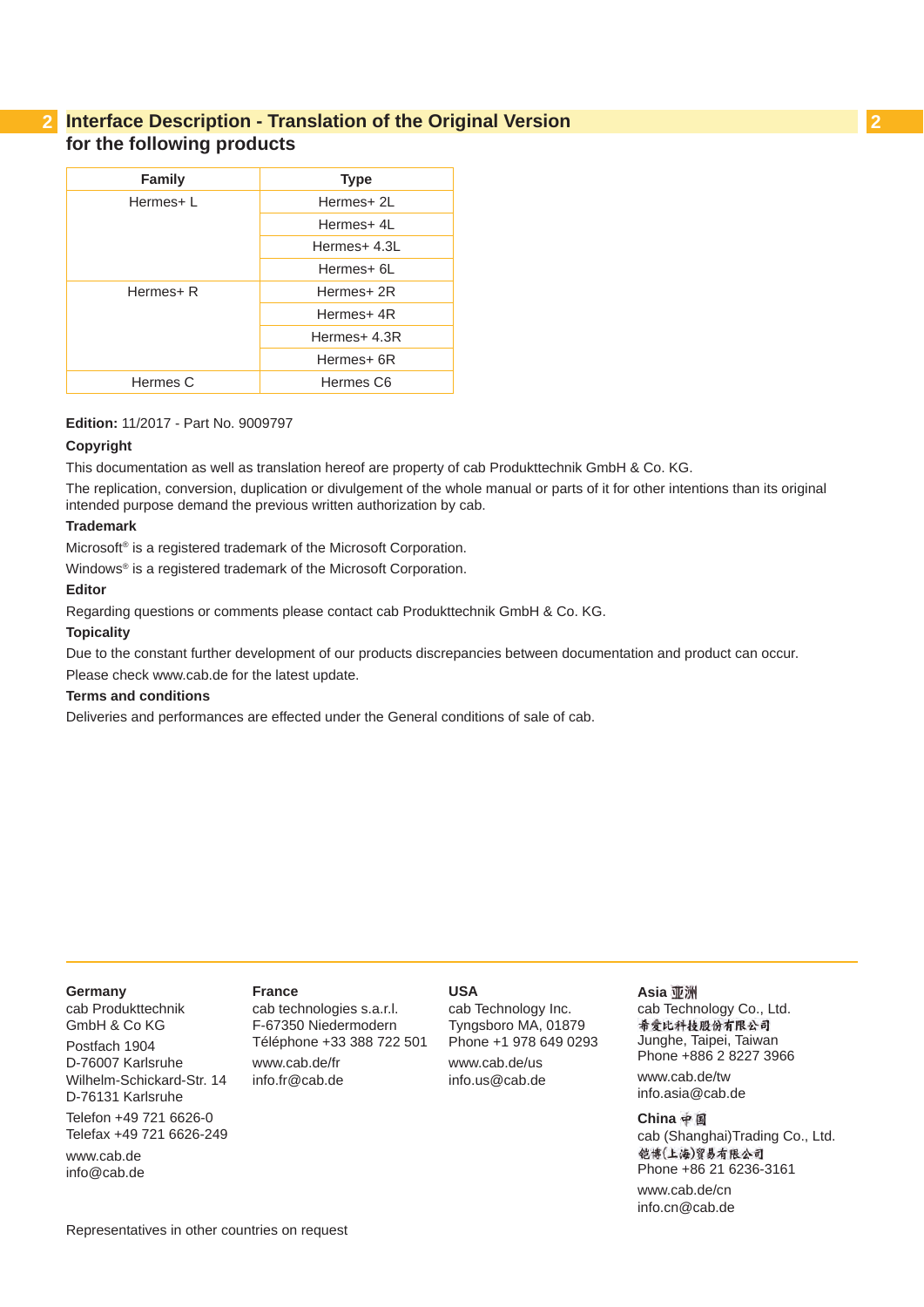# **Table of Contents**

| $\sim$                  |  |
|-------------------------|--|
| 1.1                     |  |
| 1.2                     |  |
| $\overline{2}$          |  |
| 2.1                     |  |
| 2.2                     |  |
| 2.3                     |  |
| 2.4                     |  |
| 2.5                     |  |
| $\mathbf{3}$            |  |
| $\overline{\mathbf{4}}$ |  |
| 5                       |  |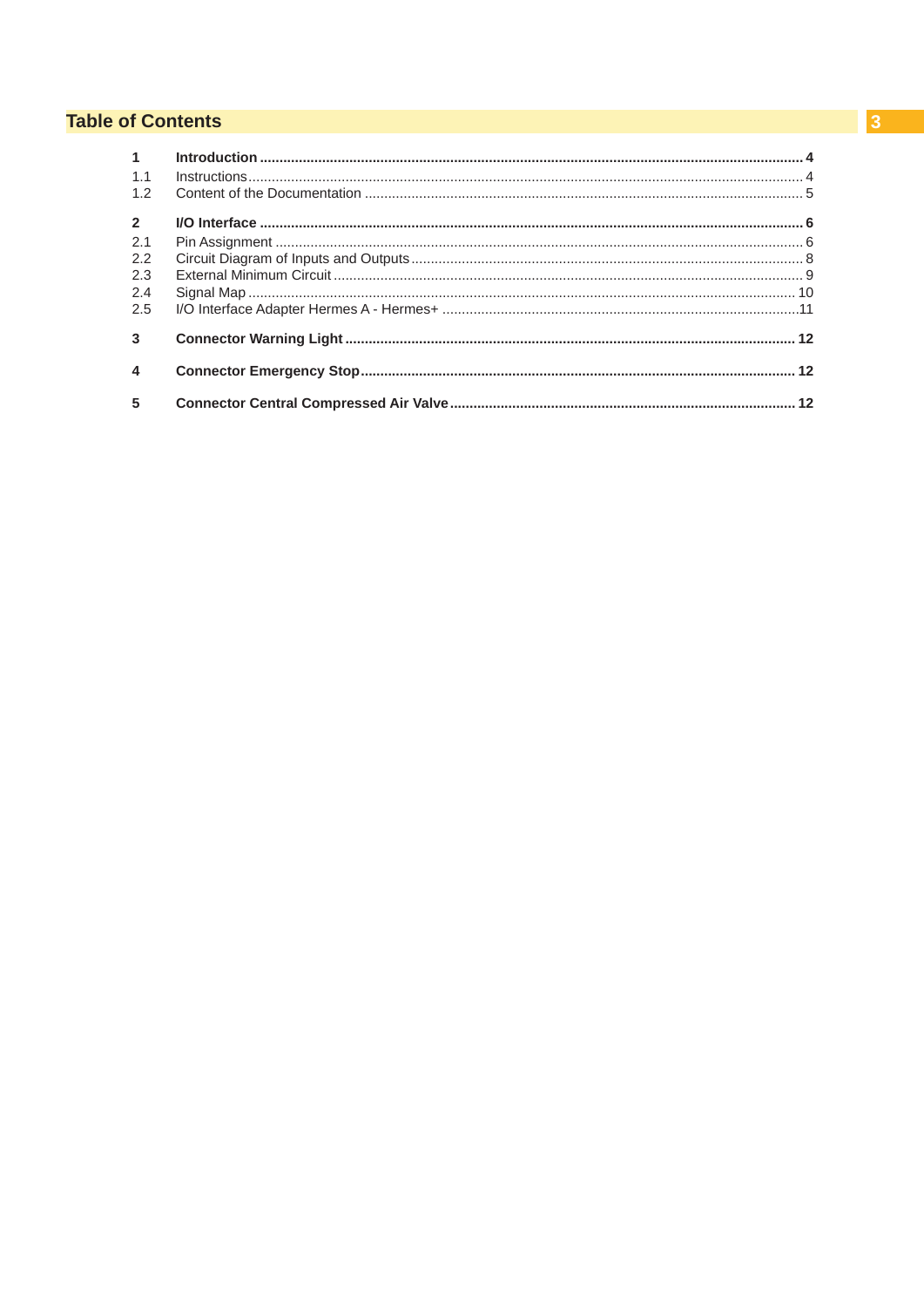<span id="page-3-1"></span><span id="page-3-0"></span>

|     | <b>Introduction</b>                                                                                                               |
|-----|-----------------------------------------------------------------------------------------------------------------------------------|
| 1.1 | <b>Instructions</b>                                                                                                               |
|     | Important information and instructions are designated as follows:                                                                 |
|     | <b>Danger!</b><br>Draws attention to an exceptionally great, imminent danger to your health or life due to hazardous<br>voltages. |
|     | <b>Danger!</b><br>Draws attention to a danger with high risk which, if not avoided, may result in death or serious injury.        |
|     | <b>Warning!</b><br>Draws attention to a danger with medium risk which, if not avoided, may result in death or serious injury.     |
|     | <b>Caution!</b><br>Draws attention to a danger with low risk which, if not avoided, may result in minor or moderate injury.       |
|     | <b>Attention!</b><br>Draws attention to potential risks of property damage or loss of quality.                                    |
| f   | Note!<br>Advices to make work routine easier or on important steps to be carried out.                                             |
|     | <b>Environment!</b><br>Advices on protecting the environment.                                                                     |
| ▶   | Handling instructions                                                                                                             |

- $\triangleright$  Reference to chapter, position, picture number or document.
- \* Option (accessories, peripherals, extras).
- Time Viewed in the display / monitor.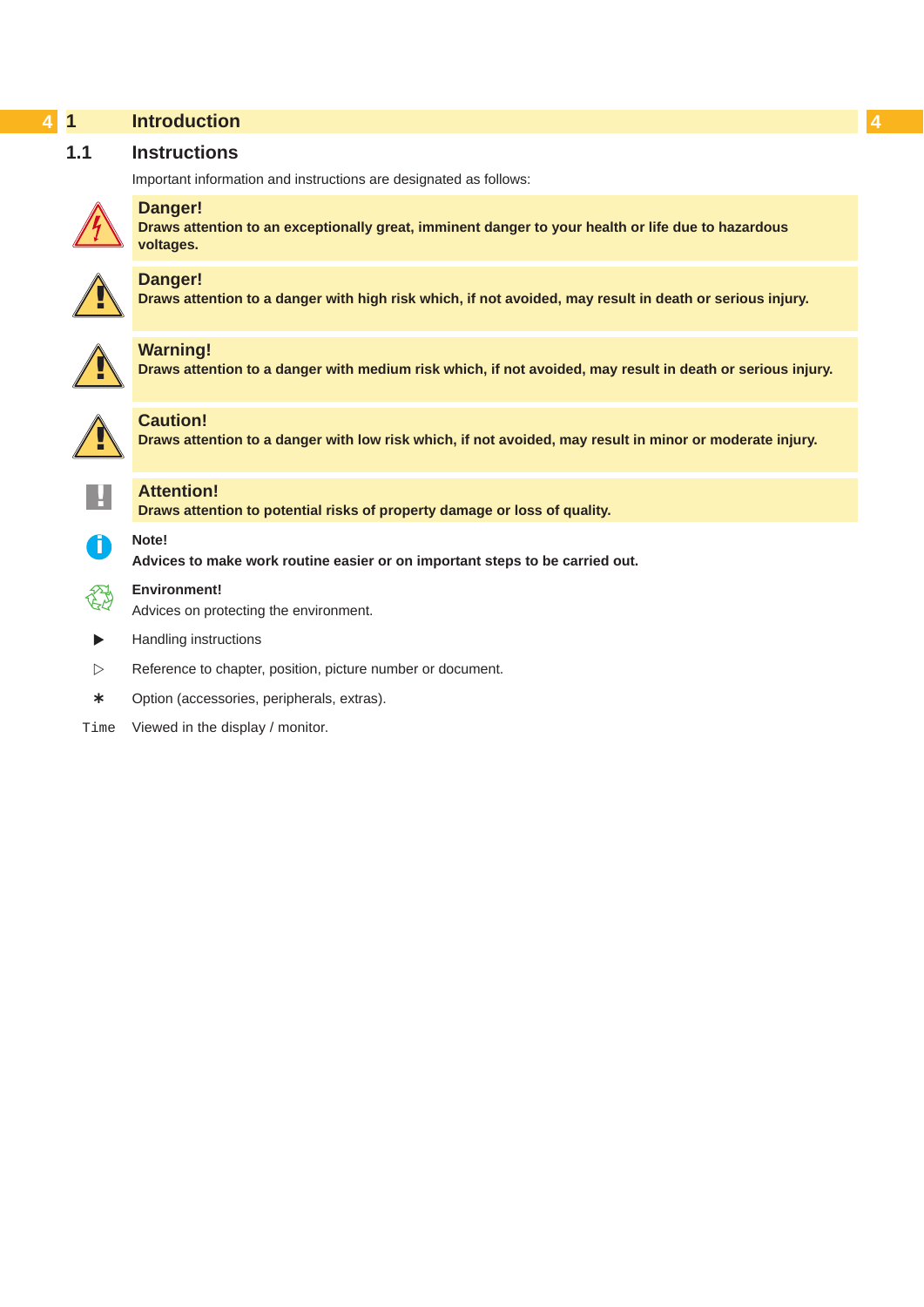# <span id="page-4-0"></span>**1 [Introduction](#page-3-1) 5**

### **1.2 Content of the Documentation**

The documentation contains the description of the following interfaces, which are especially defined for Hermes C :

- I/O interface (10)
- Connector warning light (11)
- Connector emergency stop (12)
- Connector central compressed air valve (9)

The RS-232 interface (11) is uniformly defined for all cab label printers  $\triangleright$  Configuration Manual.

The interface for cab Applicators is an USB interface for data transfer between cab modules only. Therefore there is no further description in this manual.

All other interfaces are standardized and therefore no matter of this documentation.



Hermes+

- 1 Power switch
- 2 Power connection jack
- 3 Slot for PC Card Type II or WLAN card
- 4 Slot for CompactFlash memory card
- 5 Ethernet 10/100 Base-T
- 6 2 USB master ports for keyboard, scanner or service key



Hermes C

- 7 USB high-speed slave port
- 8 Serial RS-232 C port
- 9 Connector central compressed air valve
- 10 I/O interface
- 11 Connector warning light
- 12 Connector emergency stop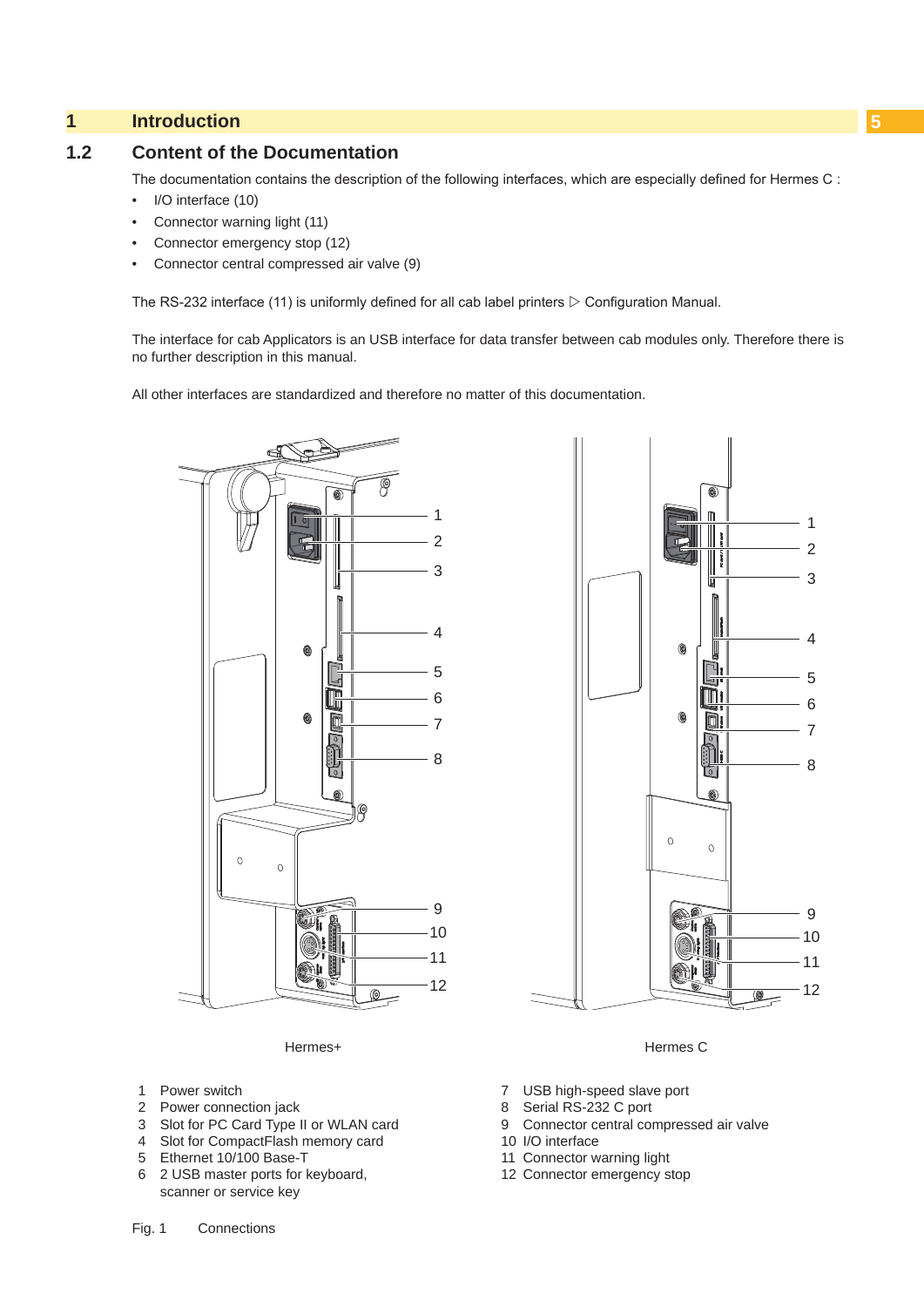# <span id="page-5-0"></span>**6 2 I/O Interface 6**

<span id="page-5-1"></span>For use in a network the print module is equipped with an I/O interface to start and interrupt the printing and labelling process. It also passes on state information as well as error messages to the control of the network.

# **2.1 Pin Assignment**

The interface has a 25 pin SUB-D connector.



Fig. 2 I/O interface

| Pin              | <b>Signal</b>                 | <b>Name</b>  | <b>Description</b>                                                                                                                                                                                                                                                              |                                                                                                                          | <b>Activation / Active State</b>            |  |  |  |
|------------------|-------------------------------|--------------|---------------------------------------------------------------------------------------------------------------------------------------------------------------------------------------------------------------------------------------------------------------------------------|--------------------------------------------------------------------------------------------------------------------------|---------------------------------------------|--|--|--|
|                  |                               |              | without applicator                                                                                                                                                                                                                                                              | with applicator                                                                                                          |                                             |  |  |  |
| 1                | ↷                             | <b>DREE</b>  |                                                                                                                                                                                                                                                                                 | Print first label<br>in mode "Apply-Print"                                                                               | Switch on +24 V between<br>Pin 1 and Pin 25 |  |  |  |
| 2                | ⊖►                            | <b>VWE</b>   | Warning end of labels<br>This signal reports that there is available only a few<br>amount of media.                                                                                                                                                                             | 0 V on Pin 2                                                                                                             |                                             |  |  |  |
| 3                | ⊝►                            | <b>SUE</b>   |                                                                                                                                                                                                                                                                                 | Lower end position<br>The pad of the applicator is<br>in the labelling position                                          |                                             |  |  |  |
| 4                | ⊖ ∕                           | PTE          | Label transport ON<br>Labels are fed by the print module                                                                                                                                                                                                                        |                                                                                                                          | $+24$ V on Pin 4                            |  |  |  |
| 5                | ⊖⊣                            | <b>SOE</b>   |                                                                                                                                                                                                                                                                                 | Upper end position<br>The pad of the applicator<br>is in the position where the<br>labels are taken from the<br>printer. | $+24$ V on Pin 5                            |  |  |  |
| 6                |                               | <b>GND</b>   | Ground (0 V)<br>for sensors or trigger switches                                                                                                                                                                                                                                 |                                                                                                                          |                                             |  |  |  |
| 7                | $\overline{a}$                | $\sim$       |                                                                                                                                                                                                                                                                                 |                                                                                                                          |                                             |  |  |  |
| 8                | $\ominus \blacktriangleright$ | <b>FME</b>   | Error "Out of paper" or "Out of ribbon"<br>There is no (more) material (labels or ribbon) in the print-<br>er. The operation is stopped and the details and type of<br>error can be read from the display. The last label printed<br>while the error occurred will be repeated. | 0 V on Pin 8                                                                                                             |                                             |  |  |  |
| $\boldsymbol{9}$ | $\ominus \blacktriangleright$ | <b>EDG</b>   | Print job available<br>Print jobs are stored in the print module.                                                                                                                                                                                                               | +24 V on Pin 9                                                                                                           |                                             |  |  |  |
| 10               | ⊖►                            | DB           | Printer is ready<br>The printer is in Ready<br>state.                                                                                                                                                                                                                           | Printer and applicator are<br>ready<br>Printer and applicator are<br>in Ready state.                                     |                                             |  |  |  |
| 11               |                               | <b>FEED</b>  | Label feed<br>A blank label is forwarded to synchronize the label trans-<br>port; label feed is proceeded only if no print job is avail-<br>able or an error has occurred                                                                                                       | $+24$ V on Pin 11                                                                                                        |                                             |  |  |  |
| 12               | ᢙ                             | <b>WDR</b>   | Repeat print<br>The last printed label is repeated, counters are not altered<br>in mode "Print-Apply" only                                                                                                                                                                      | +24 V between Pin 12 and Pin 25                                                                                          |                                             |  |  |  |
| 13               | $\Theta$                      | <b>START</b> | Print start signal<br>Precondition : The superior<br>control has confirmed with<br>the ETE signal that the pre-<br>vious label has been taken<br>from the peel-off position.                                                                                                    | Print/application start signal                                                                                           | +24 V between Pin 13 and Pin 25             |  |  |  |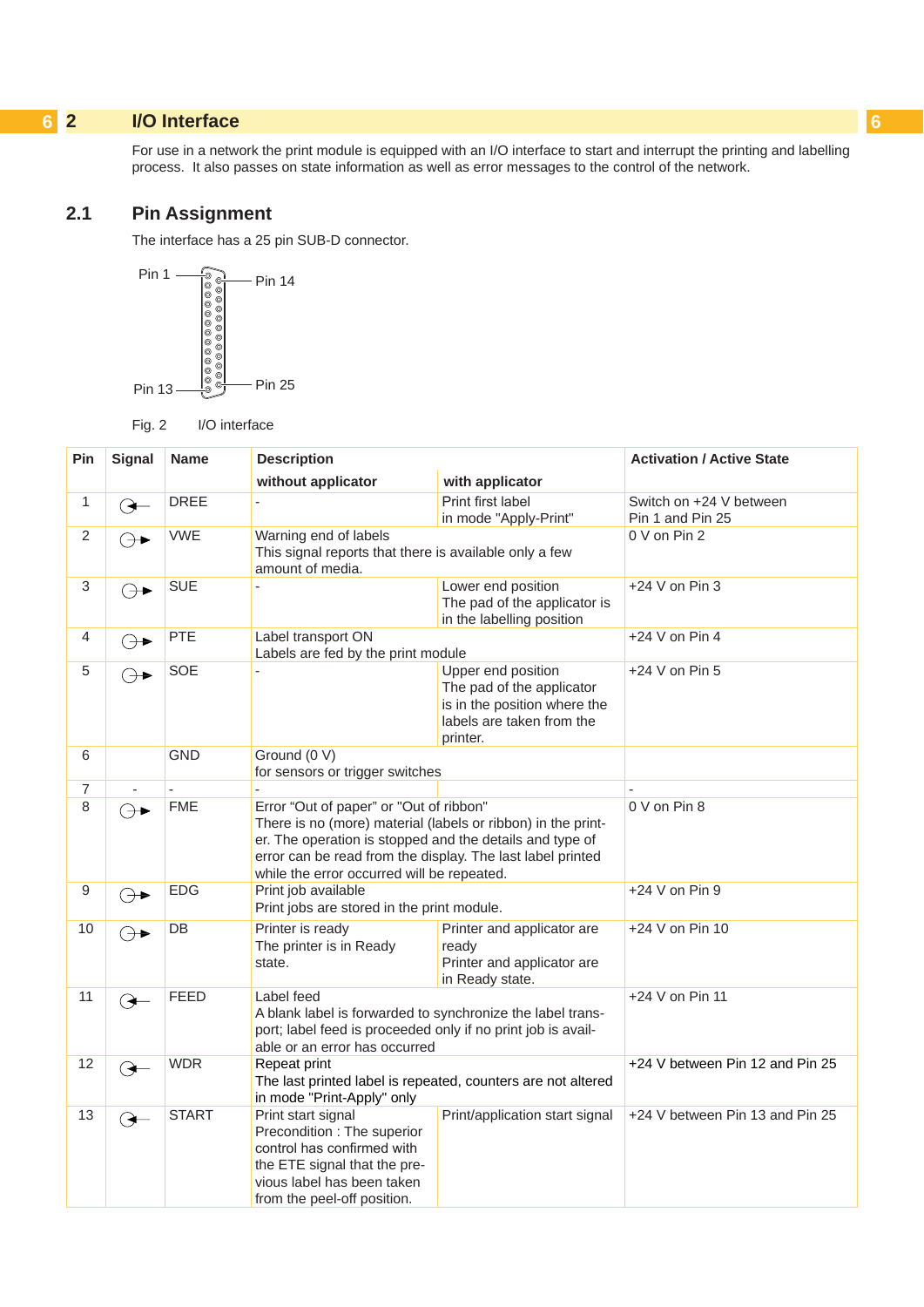# **2 [I/O Interface](#page-5-1) 7**

| Pin | <b>Signal</b>     | <b>Name</b>   | <b>Description</b>                                                                                                                                                                      | <b>Activation / Active State</b>                 |                                              |  |  |
|-----|-------------------|---------------|-----------------------------------------------------------------------------------------------------------------------------------------------------------------------------------------|--------------------------------------------------|----------------------------------------------|--|--|
|     |                   |               | without applicator<br>with applicator                                                                                                                                                   |                                                  |                                              |  |  |
| 14  | (✦                | <b>PSE</b>    | Pause ON/OFF                                                                                                                                                                            | Pause ON when +24 V between<br>Pin 14 and Pin 25 |                                              |  |  |
| 15  | ⊖⊣                | <b>VWF</b>    | Warning end of ribbon<br>This signal reports that there is available only a few<br>amount of transfer ribbon.                                                                           | 0 V on Pin 15                                    |                                              |  |  |
| 16  |                   | <b>ETE</b>    | Label has been taken<br>Confirmation of the superior<br>control that the label has<br>been taken from the peel-<br>off position.<br>Required for the validity of<br>a new start signal. |                                                  | Switch on +24 V between<br>Pin 16 and Pin 25 |  |  |
| 17  | $\leftrightarrow$ | <b>DAL</b>    | Cancel print job<br>The current print job is cancelled and deleted from the<br>print buffer.                                                                                            | Switch on +24 V between<br>Pin 17 and Pin 25     |                                              |  |  |
| 18  |                   | <b>RST</b>    | Reset                                                                                                                                                                                   | Switch on +24 V between<br>Pin 18 and Pin 25     |                                              |  |  |
| 19  |                   | 24P           | Internal operating voltage +24 V, Si T 100mA<br>for external consumers e.g. sensors, trigger switches                                                                                   |                                                  |                                              |  |  |
| 20  |                   | <b>COMMON</b> | Common line with reference potential e.g. EXT_24P for all<br>output signals                                                                                                             |                                                  |                                              |  |  |
| 21  | ⊕►                | <b>ESP</b>    | Label in peel-off position<br>Applicator is ready for mode<br>"Apply-Print"                                                                                                             |                                                  | +24 V on Pin 21                              |  |  |
| 22  | ⊖⊣                | <b>SAA</b>    | General error message<br>Error message of both, printer or applicator                                                                                                                   | 0 V on Pin 22                                    |                                              |  |  |
| 23  | پ                 | <b>STP</b>    | Stop signal to interrupt the labelling cycle                                                                                                                                            | Switch on +24 V between<br>Pin 23 and Pin 25     |                                              |  |  |
| 24  | €                 | <b>EDR</b>    | Turn label 90°<br>$\frac{1}{2}$<br>Signal for applicators with<br>selection of label orientation                                                                                        |                                                  | Switch on +24 V between<br>Pin 24 and Pin 25 |  |  |
| 25  |                   | GND_EXT       | Ground of the external 24 V                                                                                                                                                             |                                                  |                                              |  |  |

Table 1 Pin assignment of the I/O interface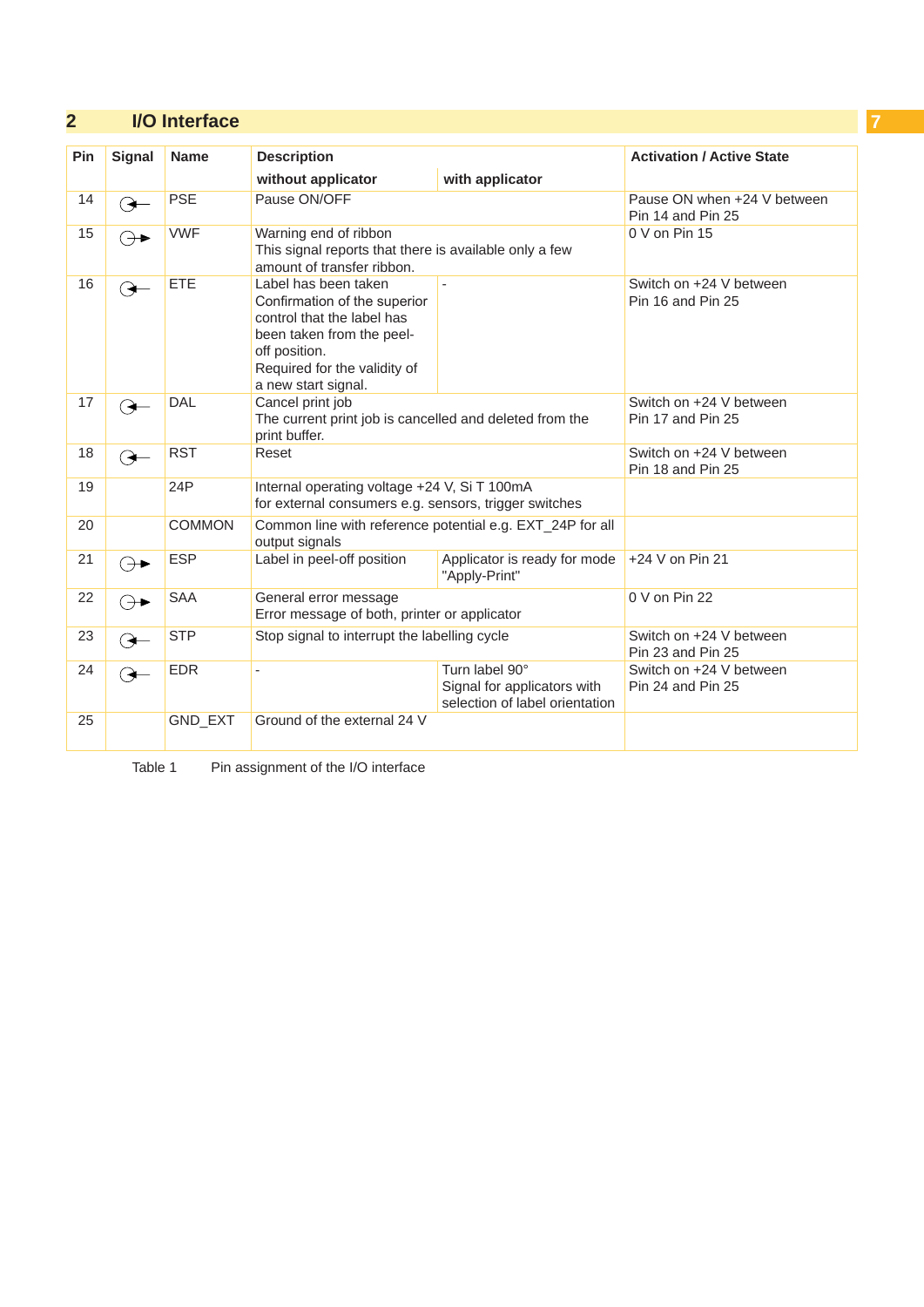# <span id="page-7-0"></span>**8 2 [I/O Interface](#page-5-1) 8**

# **2.2 Circuit Diagram of Inputs and Outputs**

### **Digital Inputs**

- conform to IEC/EN 61131-2 (Type 1+3)
- Operating voltage: 24 V DC (18..30 V)
- Switching logic: PNP switching
- Low level  ${}_{\nu}0^{\nu}$ :  ${}_{\nu}$   $<$  5 V DC
- $High level, 1"$ :  $> 15 V DC$
- Input current per channel: 4..5 mA (at 24 V DC)
- Galvanic isolation: 3,75 kV
- Reverse polarity protection: yes
- ESD protection: up to 8 kV

### **Digital Outputs**

- conform to IEC/EN 61131-2
	- Operating voltage: 24 V DC (18..30 V)
		- Switching logic: NPN/PNP switching

(overload protection)

- Output current per channel: 700 mA
- Total output current: 700 mA
- Galvanic isolation: 3,75 kV
- Short-circuit protection: yes
- Reverse polarity protection: yes
	- ESD protection: up to 8 kV



Fig. 3 Connecting inputs **Fig. 4** Connecting outputs

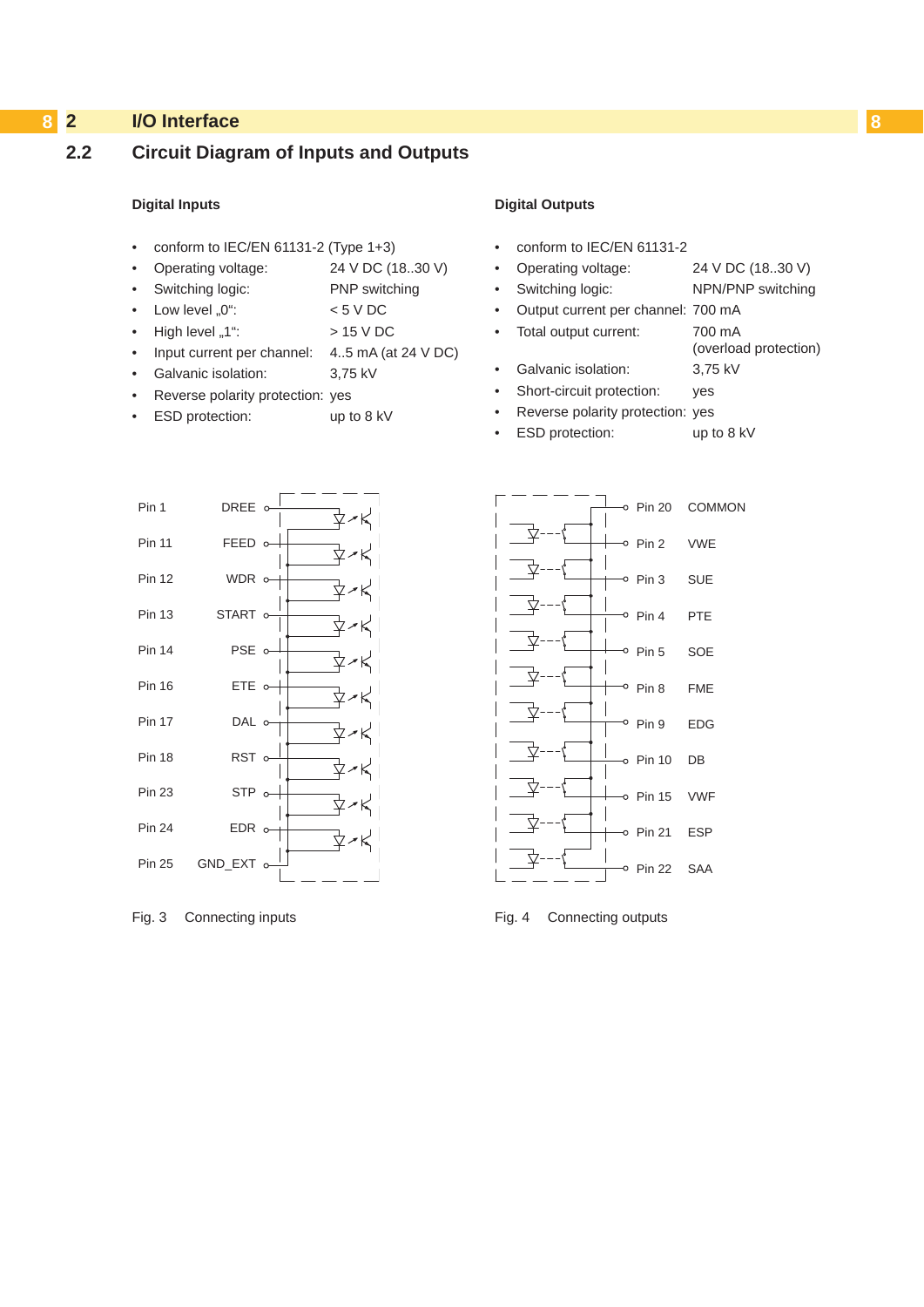# <span id="page-8-0"></span>**2 [I/O Interface](#page-5-1) 9**

### **2.3 External Minimum Circuit**



Fig. 5 External minimum circuit of the I/O interface using the internal voltage 24P



Fig. 6 External minimum circuit of the I/O interface with external voltage supply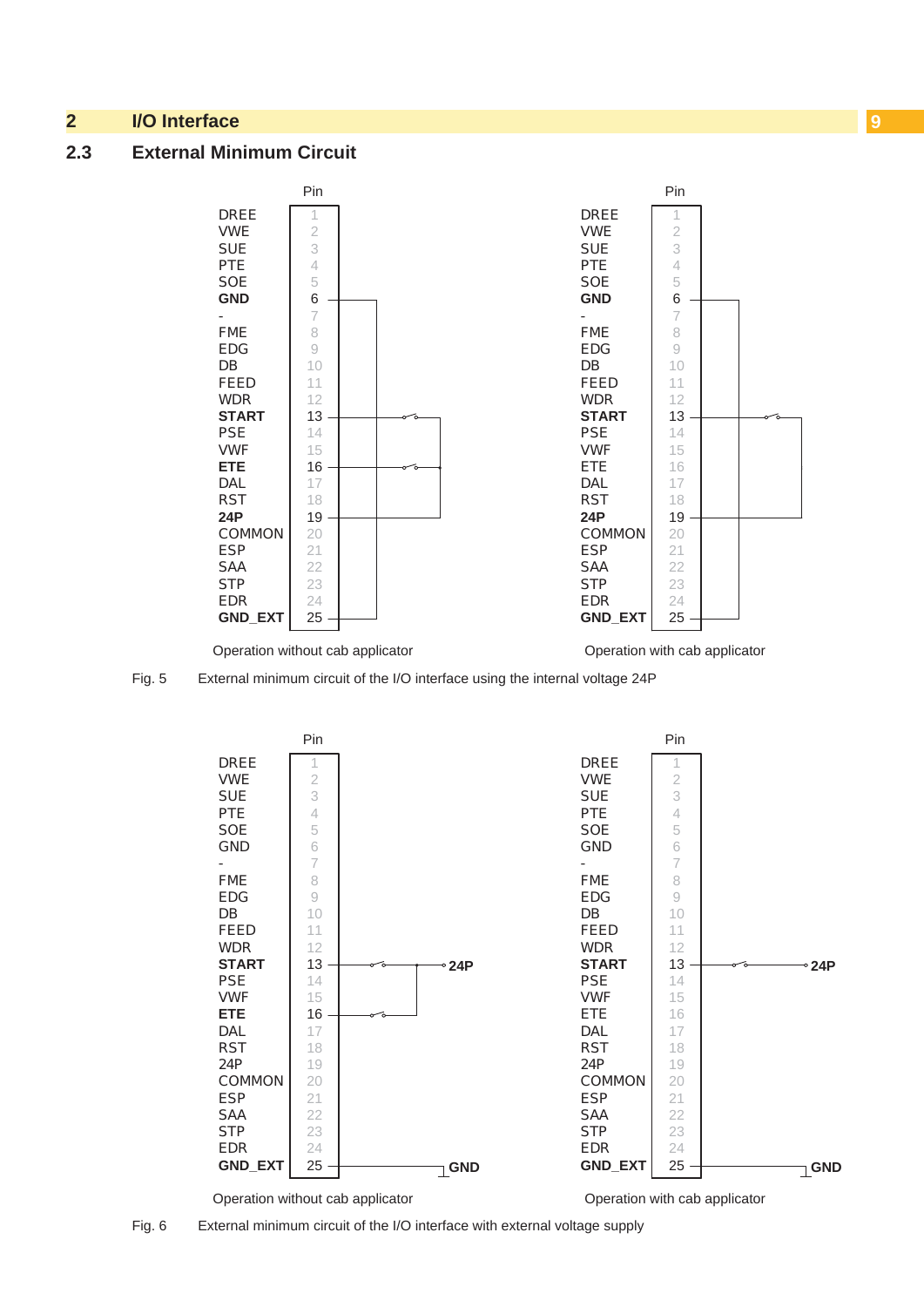# <span id="page-9-0"></span>**10 2 [I/O Interface](#page-5-1) 10**

# **2.4 Signal Map**

|               | <b>Signal description</b> | Pin            | Name         |                                                  | Hermes+ with Applicator 4014 in mode Print-Apply |                           |                            |       |                                       |                                      |                                       |                                              |                                       |                             |                        |
|---------------|---------------------------|----------------|--------------|--------------------------------------------------|--------------------------------------------------|---------------------------|----------------------------|-------|---------------------------------------|--------------------------------------|---------------------------------------|----------------------------------------------|---------------------------------------|-----------------------------|------------------------|
|               |                           |                |              | System is switched off,<br>external system ready | System is switched on, no<br>error, media OK     | Print job has been loaded | Start of application cycle | Print | Label has been taken<br>without error | Cyclinder stroke has been<br>started | Pad reaches the lower end<br>position | Backward cylinder stroke<br>has been started | Pad reaches the upper<br>end position | Print job has been finished | System is switched off |
|               | Print first label         | 1              | DREE         |                                                  |                                                  |                           |                            |       |                                       |                                      |                                       |                                              |                                       |                             |                        |
|               | Label feed                | 11             | <b>FEED</b>  |                                                  |                                                  |                           |                            |       |                                       |                                      |                                       |                                              |                                       |                             |                        |
|               | Repeat print              | 12             | <b>WDR</b>   |                                                  |                                                  |                           |                            |       |                                       |                                      |                                       |                                              |                                       |                             |                        |
|               | Start                     | 13             | <b>START</b> |                                                  |                                                  |                           |                            |       |                                       |                                      |                                       |                                              |                                       |                             |                        |
|               | Pause                     | 14             | <b>PSE</b>   |                                                  |                                                  |                           |                            |       |                                       |                                      |                                       |                                              |                                       |                             |                        |
| Input signals | Label has been taken      | 16             | ETE          |                                                  |                                                  |                           |                            |       |                                       |                                      |                                       |                                              |                                       |                             |                        |
|               | Cancel print job          | 17             | DAL          |                                                  |                                                  |                           |                            |       |                                       |                                      |                                       |                                              |                                       |                             |                        |
|               | Reset                     | 18             | <b>RST</b>   |                                                  |                                                  |                           |                            |       |                                       |                                      |                                       |                                              |                                       |                             |                        |
|               | Stop                      | 23             | <b>STP</b>   |                                                  |                                                  |                           |                            |       |                                       |                                      |                                       |                                              |                                       |                             |                        |
|               | Turn label 90°            | 24             | <b>EDR</b>   |                                                  |                                                  |                           |                            |       |                                       |                                      |                                       |                                              |                                       |                             |                        |
|               | Warning end of labels     | 2              | <b>VWE</b>   |                                                  |                                                  |                           |                            |       |                                       |                                      |                                       |                                              |                                       |                             |                        |
|               | Lower end position        | 3              | <b>SUE</b>   |                                                  |                                                  |                           |                            |       |                                       |                                      |                                       |                                              |                                       |                             |                        |
|               | Label transport on        | $\overline{4}$ | PTE          |                                                  |                                                  |                           |                            |       |                                       |                                      |                                       |                                              |                                       |                             |                        |
| $\omega$      | Upper end position        | 5              | SOE          |                                                  |                                                  |                           |                            |       |                                       |                                      |                                       |                                              |                                       |                             |                        |
| Output signal | Out odf paper/ribbon      | 8              | <b>FME</b>   |                                                  |                                                  |                           |                            |       |                                       |                                      |                                       |                                              |                                       |                             |                        |
|               | Print job available       | 9              | EDG          |                                                  |                                                  |                           |                            |       |                                       |                                      |                                       |                                              |                                       |                             |                        |
|               | Printer/applicator ready  | 10             | DB           |                                                  |                                                  |                           |                            |       |                                       |                                      |                                       |                                              |                                       |                             |                        |
|               | Warning end of ribbon     | 15             | <b>VWF</b>   |                                                  |                                                  |                           |                            |       |                                       |                                      |                                       |                                              |                                       |                             |                        |
|               | Applicator ready          | 21             | <b>ESP</b>   |                                                  |                                                  |                           |                            |       |                                       |                                      |                                       |                                              |                                       |                             |                        |
|               | General error message     | 22             | SAA          |                                                  |                                                  |                           |                            |       |                                       |                                      |                                       |                                              |                                       |                             |                        |
|               |                           |                | On           | Application cycle<br>Print job                   |                                                  |                           | Off                        |       |                                       |                                      |                                       |                                              |                                       |                             |                        |

Fig. 7 Signal map Hermes+ with applicator 4014 in mode Print-Apply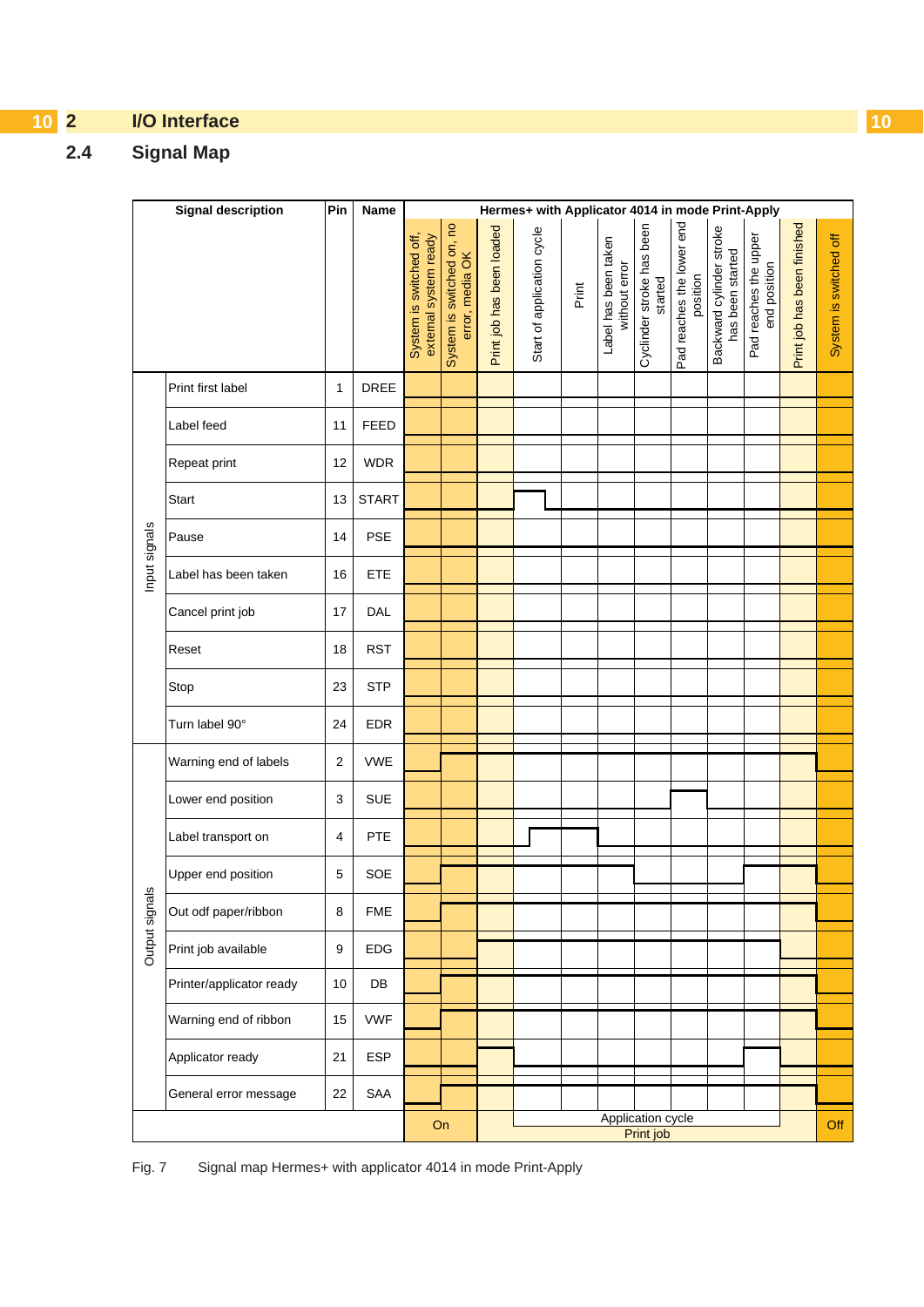# <span id="page-10-0"></span>**2 [I/O Interface](#page-5-1) 11**

# **2.5 I/O Interface Adapter Hermes A - Hermes+**

The I/O interface adapter (Part No. 5961349) provides a 15 pin interface to use existing systems which have used Hermes A labeling systems before.

# **! Attention!**

**In special applicators signals can be used with other meanings in the firmware. This can cause functional errors.**

**In that case contact the producer please.**

**i Notice!**

**The Hermes A signal "applicator error" is not available.**



Fig. 8 Mounting the I/O interface adapter

# **! Attention!**

**Switch off the printer before mounting the adapter.**

- ▶ When using a compressed air service unit or a signal lamp remove the mounting bracket (2) from the printer.
- $\triangleright$  Mount the interface adapter (1) on the I/O interface of the printer.
- $\triangleright$  Connect the cable of the existing system at the interface adapter.
- $\triangleright$  Remount the mounting bracket (2) with compressed air service unit or signal lamp on the printer.